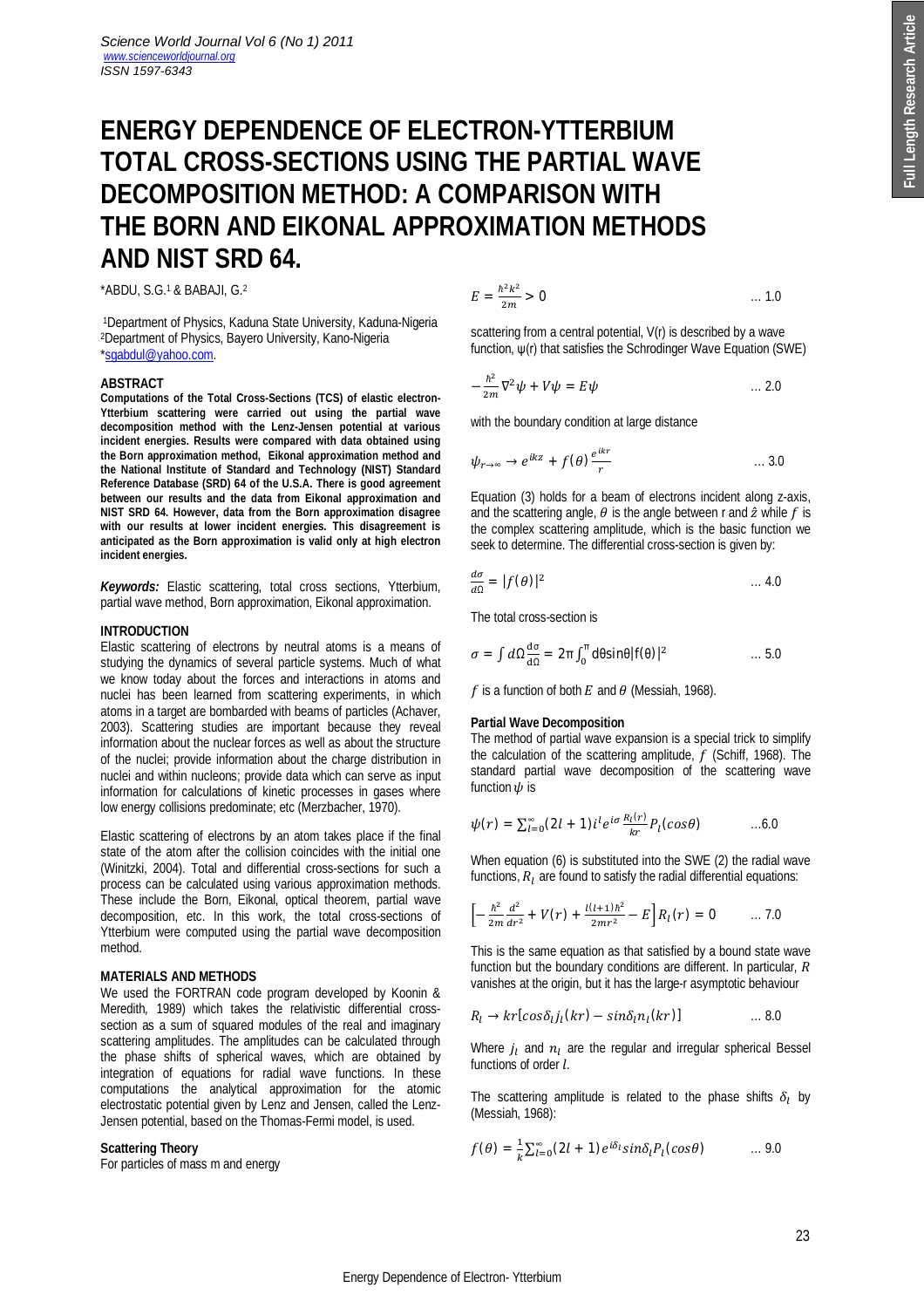From equations (5) and (9) the total cross-section is given by

$$
\sigma = \frac{4\pi}{k^2} \sum_{l=0}^{\infty} (2l+1) sin^2 \delta_l \qquad \qquad \dots \, 10.0
$$

Although the sums in equations (9) and (10) extend over all *l*, they are in practice limited to only a finite number of partial waves. This is because for large *l*, the repulsive centrifugal potential in equation (7) is effective in keeping the particle outside the range of the potential and so the phase shift is very small (Koonin & Meredith*,* 1989).

If the potential is negligible beyond a radius  $r_{max}$ , an estimate of the highest partial wave that is important is had by setting the turning point at this radius:

$$
\frac{l_{max}(l_{max}+1)\hbar^2}{2mr_{max}^2} = E \tag{11.0}
$$

$$
\Rightarrow \qquad l_{max} \approx kr_{max} \qquad \qquad \dots 12.0
$$

This estimate is usually slightly low since the penetration of the centrifugal barrier leads to non-vanishing phase shifts in partial waves somewhat higher than this (Niksic, 2003).

## **The Phase shifts**

To find the phase shift in a given partial wave, we must solve the radial equation (7). The equation is linear, so that the boundary condition at large  $r$  can be satisfied simply by appropriately normalizing the solution.

If we put  $R_l(r = 0) = 0$  and take the value at the next lattice point,  $R_l(r = h)$ , to be any convenient small number we then use

$$
f'' \approx \frac{f_1 - 2f_0 + f_{-1}}{h^2} \qquad \qquad \dots \, 13.0
$$

for  $R^{\text{''}}_l(h)$ , along with the known values  $R_l$  (0),  $R_l(h)$ , and  $k(h)$ to find  $R_l(2h)$ .

Now we can integrate outward in r to a radius  $r^{(1)} > r_{max}$ . Here,  $V$  vanishes and  $R$  must be a linear combination of the free solutions,  $krj_l(kr)$  and  $krn_l(kr)$ :

$$
R_l^{(1)} = Akr^{(1)}[cos\delta_l j_l(kr^{(1)}) - sin\delta_l n_l(kr^{(1)})] \dots 14.0
$$

Although the constant,  $A$  above, depends on the value chosen for  $R(r = h)$ , it is largely irrelevant for our purposes; however, it must be kept small enough so that overflows are avoided (Koonin & Meredith*,* 1989). Now we continue integrating to a larger radius  $r^{(2)} > r^{(1)}$ 

$$
R_l^{(2)} = Akr^{(2)}[cos\delta_l j_l(kr^{(2)}) - sin\delta_l n_l(kr^{(2)})] \dots 15.0
$$

Equations 14.0 and 15.0 can then be solved for  $\delta_l$  to obtain

$$
tan \delta_l = \frac{G j_l^{(1)} - j_l^{(2)}}{G n_l^{(1)} - n_l^{(2)}} G = \frac{r^{(1)} R_l^{(2)}}{r^{(2)} R_l^{(1)}} \qquad \qquad \dots \qquad 16.0
$$

where  $j_l^{(1)} = j_l(kr^{(1)})$  etc. Equation (16) determines  $\delta_l$  only within a multiple of  $\pi$  but this does not affect the physical observables [see equations (9) and (10)]. The correct multiple of  $\pi$ 's at a given energy can be determined by comparing the number of nodes in R and in the free solution,  $krj_1$  which occur for  $r < r_{max}$ . The phase shift in each partial wave vanishes at high energies and approaches  $N_l \pi$  at zero energy, where  $N_l$  is the number of bound states in the potential in the  $l$ 'th partial wave (Gianturco, 1989).

#### **The Lenz-Jensen Potential**

One practical application of the theory discussed above is the calculation of the scattering of electrons from neutral atoms. In general this is a complicated multi-channel scattering problem since there can be reactions leading to final states in which the atom is excited. However, as the reaction probabilities are small in comparison to elastic scattering, for many purposes the problem can be modeled by the scattering of an electron from a central potential (Hochstadt, 1971). This potential represents the combined influence of the attraction of the central nuclear charge (Z) and the screening of this attraction by the Z atomic electrons. For a neutral target atom, the potential vanishes at large distances faster than  $r^{-1}$ . A very accurate approximation to this potential can be had by solving for the self-consistent Hartree-Fock potential of the neutral atom. However, a much simpler estimate can be obtained using an approximation to the Thomas-Fermi model of the atom given by Lenz and Jensen.

$$
V = -\frac{ze^2}{r}e^{-x}(1+x+b_2x^2+b_3x^3+b_4x^4); \qquad ...(17.0)
$$

with

$$
e^2 = 14.409
$$
;  $b_2 = 0.3344$ ;  $b_3 = 0.0485$ ;  $b_4 = 2.647 \times 10^{-3}$ ; ... 18.0

and

$$
x = 4.5397Z_{6}^{\frac{1}{2}}r^{\frac{1}{2}}
$$
 ... 19.0

This potential is singular at the origin. If the potential is regularized by taking it to be a constant within some small radius  $r_{min}$  (say the radius of the atom's 1s shell), then the calculated cross-section will be unaffected except at momentum transfers large enough so that  $qr_{min} \gg 1$ .

The incident particle is assumed to have the mass of the electron, and, as is appropriate for atomic systems, all lengths are measured in angstrom (*Å*) and all energies in electronvolt (eV). The potential is assumed to vanish beyond 2Å. Furthermore, the  $r^{-1}$  singularity in the potential is cutoff inside the radius of the 1s shell of the target atom.

#### **Procedure**

The first thing done was the successful installation of the FORTRAN codes in the computer. This requires familiarity with the computer's operating system, the FORTRAN compiler, linker, editor, and the graphics package to be used in plotting. Data generated from the program were saved in files which were later imported into the graphics software Origin 5.0 for plotting.

#### **Compilation**

To prepare the codes for compilation is a matter of simple but tedious editing. In general, the procedure of preparing the codes for compilation is as follows:

(i) First, if the FORTRAN compiler does not support the INCLUDE statement, each of the Physics and utility programs must be edited to include the common block files. The include file names must be exactly the same in the program and in the directory. The compiler used for this work supports the INCLUDE statement, thus this step was not executed.

(ii) If the compiler does not accept the '!' comment delimiter then we must compile, link and run the program STRIP to change all of the files (this includes utility codes, Physics codes, and common blocks, but not data files). The compiler used also accepts the '!' comment delimiter, hence this step was also not done.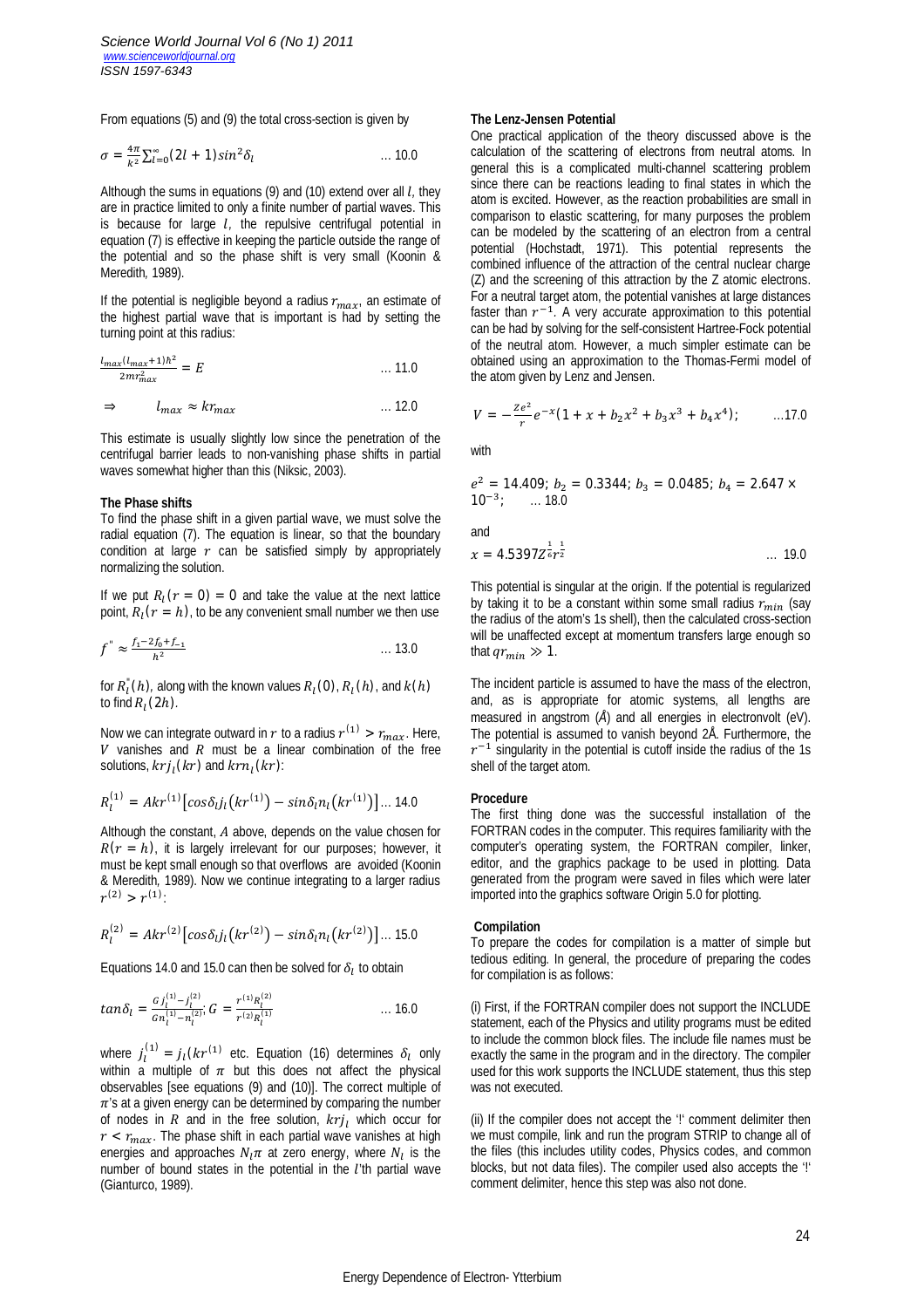(iii) The next step is to edit the subroutine SETUP in the file SETUP.FOR. You must edit in constant values for variables that control I/O. For example, you will need to know how many lines there are on your terminal (24 in this case), unit numbers for I/O to the screen (these are *5* and 6), unit numbers for output files, and your own preference for default output (screen, file or printer).

(iv)This last step is optional, and involves the three other routines in SETUP.FOR that are also hardware dependent. These routines come with all the lines commented out, except SUBROUTINE, RETURN, and END. Subroutine CLEAR clears the screen by sending escape characters to the terminal. This routine simply keeps the screen from looking too clustered: it is not essential. The last two routines (GMODE and TMODE) switch the terminal between graphics and text mode and vice versa.

With these changes completed, we can now compile the Physics program, UTIL.FOR, SETUP.FOR, and GRAPHIT.BLK; link them together; and execute.

#### **Execution**

The program runs interactively. It begins with a title page describing the physical problem to be investigated and the output that will be produced. Next, the menu is displayed, giving the choice of entering parameter values, examining parameter values, running the program, or terminating the program. When the calculation is finished, all values are zeroed (except default parameters), and the main menu is re-displayed, giving us the opportunity to redo the calculation with a new set of parameters or to end execution.

### **RESULTS**

Results were generated for several electron incident energies and the graphics software Origin 5.0 used to plot graphs. The results obtained were compared with data obtained from National Institute of Standards and Technology (NIST) Standard Reference Database 64 (Jablonski *et al.,* 2003) and data generated using the Born and Eikonal approximation methods.

## **TABLE 1. COMPUTED TOTAL CROSS-SECTIONS FOR ELECTRON-YTTERBIUM ELASTIC SCATTERING USING THE PARTIAL WAVE (PW), NIST SRD 64, BORN AND EIKONAL APPROXIMATION METHODS FOR VARIOUS INCIDENT ENERGIES.**

| E(eV)  | <b>Approximation Method</b> |             |         |         |
|--------|-----------------------------|-------------|---------|---------|
|        | <b>PW</b>                   | <b>NIST</b> | Born    | Eikonal |
| 10     | 18.730                      |             | 539.500 | 5.398   |
| 20     | 9.428                       |             | 394.400 | 3.860   |
| 40     | 5.497                       |             | 262.900 | 4.900   |
| 60     | 6.106                       | 13.160      | 199.100 | 3.374   |
| 80     | 5.728                       | 11.340      | 160.900 | 3.387   |
| 100    | 2.721                       | 9.940       | 135.200 | 3.385   |
| 200    | 1.950                       | 6.521       | 75.850  | 2.979   |
| 400    | 2.478                       | 4.465       | 40.670  | 2.449   |
| 600    | 2.344                       | 3.644       | 27.830  | 2.288   |
| 800    | 2.149                       | 3.163       | 21.170  | 1.953   |
| 1,000  | 1.980                       | 2.831       | 17.080  | 1.783   |
| 2.000  |                             | 1.981       | 8.718   | 1.970   |
| 4.000  |                             | 1.368       | 4.492   | 2.326   |
| 6,000  |                             | 1.094       | 3.024   | 2.128   |
| 8,000  |                             | 0.663       | 2.369   | 2.102   |
| 10,000 |                             | 0.817       | 1.894   | 1.948   |
| 20,000 |                             | 0.279       | 0.995   | 1.846   |

Note: The maximum energy for PW as provided by the code is 1000 eV while the minimum energy for NIST SRD 64 is 60 eV.



## **FIG 1: COMPARISONS OF THE ENERGY DEPENDENCE OF THE TOTAL CROSS-SECTIONS FOR THE PARTIAL WAVE METHOD WITH DATA OBTAINED FROM THE BORN, EIKONAL AND NIST SRD 64 FOR NEUTRAL YTTERBIUM ATOM (Z=70).**

## **DISCUSSION**

The total cross-sections computed using the partial wave decomposition method have inverse relationships with the electron incident energies as seen in Table 1 and Fig. 1. Total crosssection data obtained using the partial wave method are in good agreement with data from National Institute of Standards and Technology (NIST) Standard Reference Database 64 (Jablonski *et al.,* 2003). Data from Eikonal approximation method are in good agreement with present work but lower.

However, data from the Born approximation method disagree widely with present work, Eikonal and NIST SRD 64 data at low incident energies as seen in Fig. 1. These disagreements were anticipated as the Born approximation method is valid only at high electron incident energies (Winitzki, 2004). However, there is good agreement between the Born and other approximation methods at high incident energies as expected.

Quantitative agreements are seen in comparisons with other approximation methods at low and intermediate electron incident energies as seen in Fig 1.

## **REFERENCES**

Achaver, R. S. (2003), *Introduction to Non-relativistic Quantum Mechanics.* Identity Books, Kano.

Arfken, G. (1985). *Mathematical Methods for Physicist, 3rd ed*. Academic Press Inc. Orlando.

*Gianturco,* F. A. (1989). (Editor), *Collision Theory* for *Atoms* and *Molecules*, Plenum Press, New York and London (1989) *NATO ASI series B*, *Physics*; *196:75-93*

Hochstadt, H. (1971), *The Functions of Mathematical Physics,* J Wiley & Sons Inc. New York.

Jablonski, A. Salvat, F. & Powell, C. J. (2003), *NIST Electron Elastic-Scattering Cross-Section Database-version 3.1* National Institute of Standards and Technology, Gaithersburg, MD.

Koonin, S. E. & Meredith, D. C. (1989), *Computational Physics (FORTRAN Version),* Addison-Wesley Publishing Co, New York. Kreyszig E. (1999), *Advanced Engineering Mathematics, 8 th ed.* J. Wiley & Sons Inc., New York.

Merzbacher, E. (1970), *Quantum Mechanic, 2nd ed.,* J. Wiley & Sons Inc., New York .